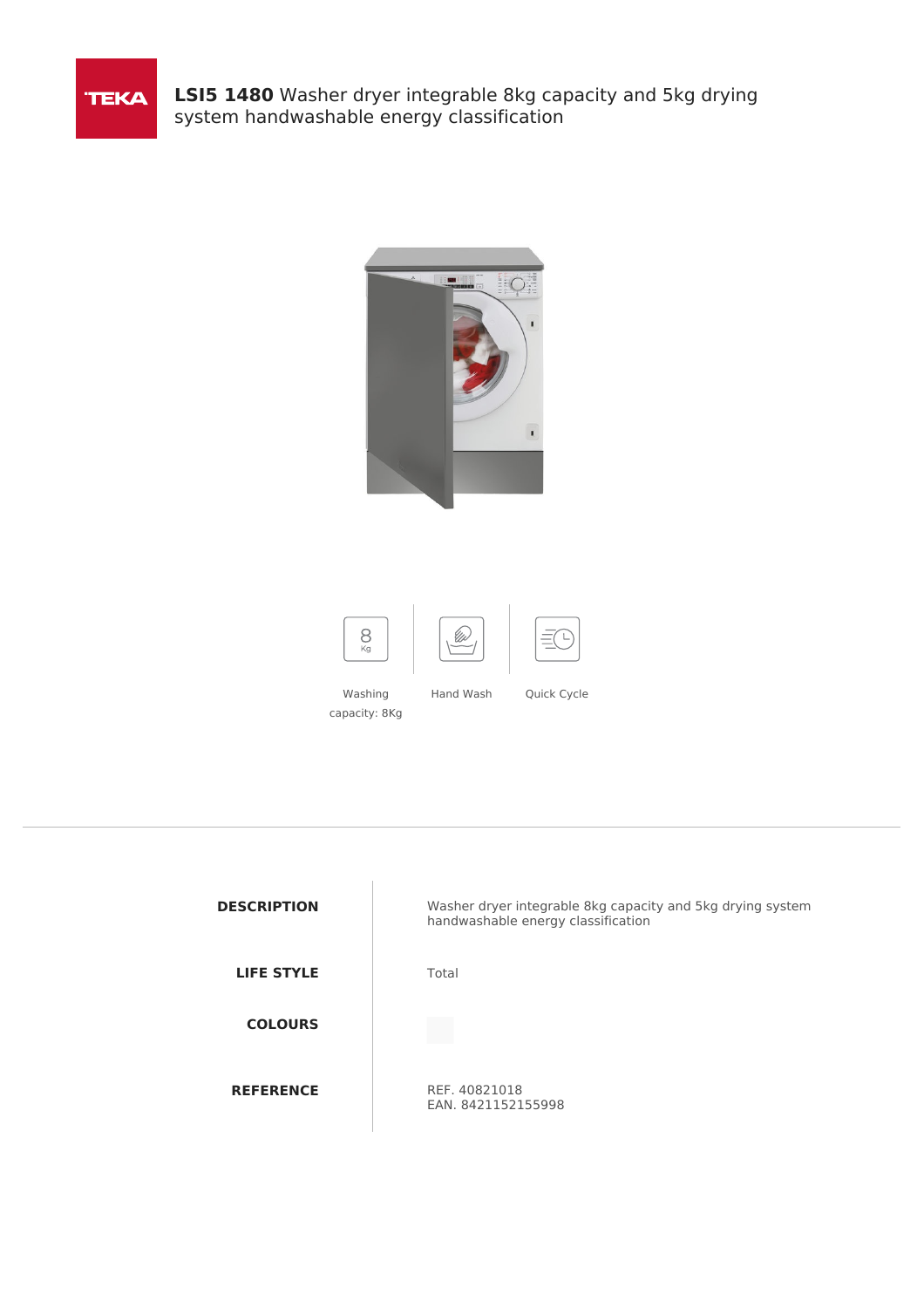

**TEKA** 

**FEATURES** Fast program 14 minutes LCD display Maximum spin speed: 1.400 rpm Delay timer 1-24h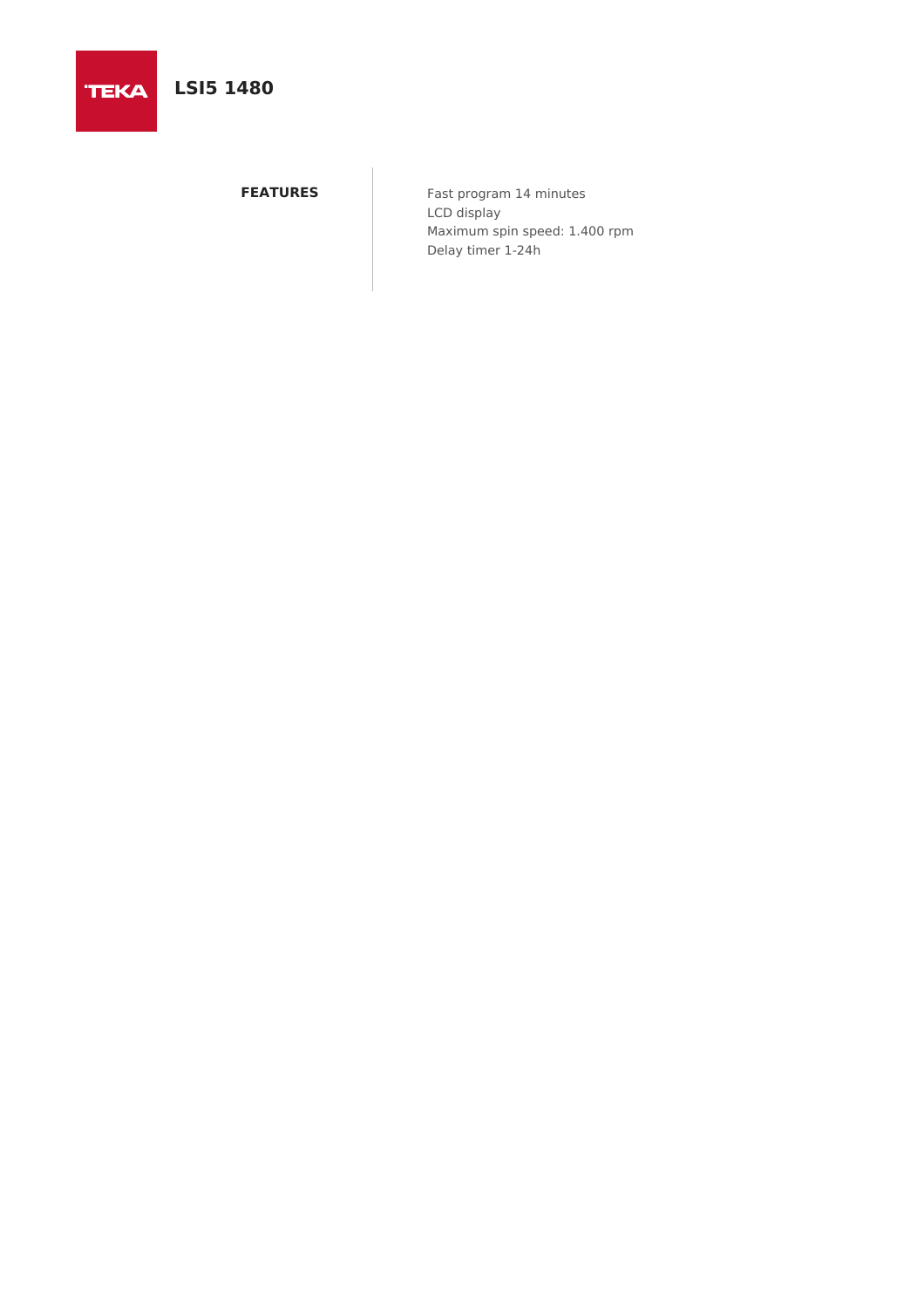## **LSI5 1480**

**TEKA** 



## **DIMENSIONS**

**Product height (mm):** 820 **Product width (mm):** 596 **Product depth (mm):** 570 **Product length (mm): Net weight (Kg):** 64

## **TECH SPECS**

| <b>PRODUCT SHEET</b>                         | <b>Type of installation: Built-in</b><br><b>Drying capacity (Kgs): 5</b><br><b>Energy consumption (kWh/year): 220</b><br><b>Water consumption (litres/year): 11000</b>                                 |
|----------------------------------------------|--------------------------------------------------------------------------------------------------------------------------------------------------------------------------------------------------------|
| <b>POWER SUPPLY</b>                          | <b>Frequency (Hz): 50</b><br><b>Power rate (V): 220-240</b><br><b>Maximum Nominal Power (W): 1600</b><br>Nominal power motor (W): 350<br><b>Power of heating element (W): 1600</b>                     |
| <b>PARTICULAR</b><br><b>CHARACTERISITICS</b> | Stainless Steel Drum: Yes<br><b>Number of programs: 13</b><br><b>Control panel: SYMBOL</b><br><b>Electronic washing management: Yes</b><br>Auto lock door: Yes<br><b>Cancel spin cycle button: Yes</b> |